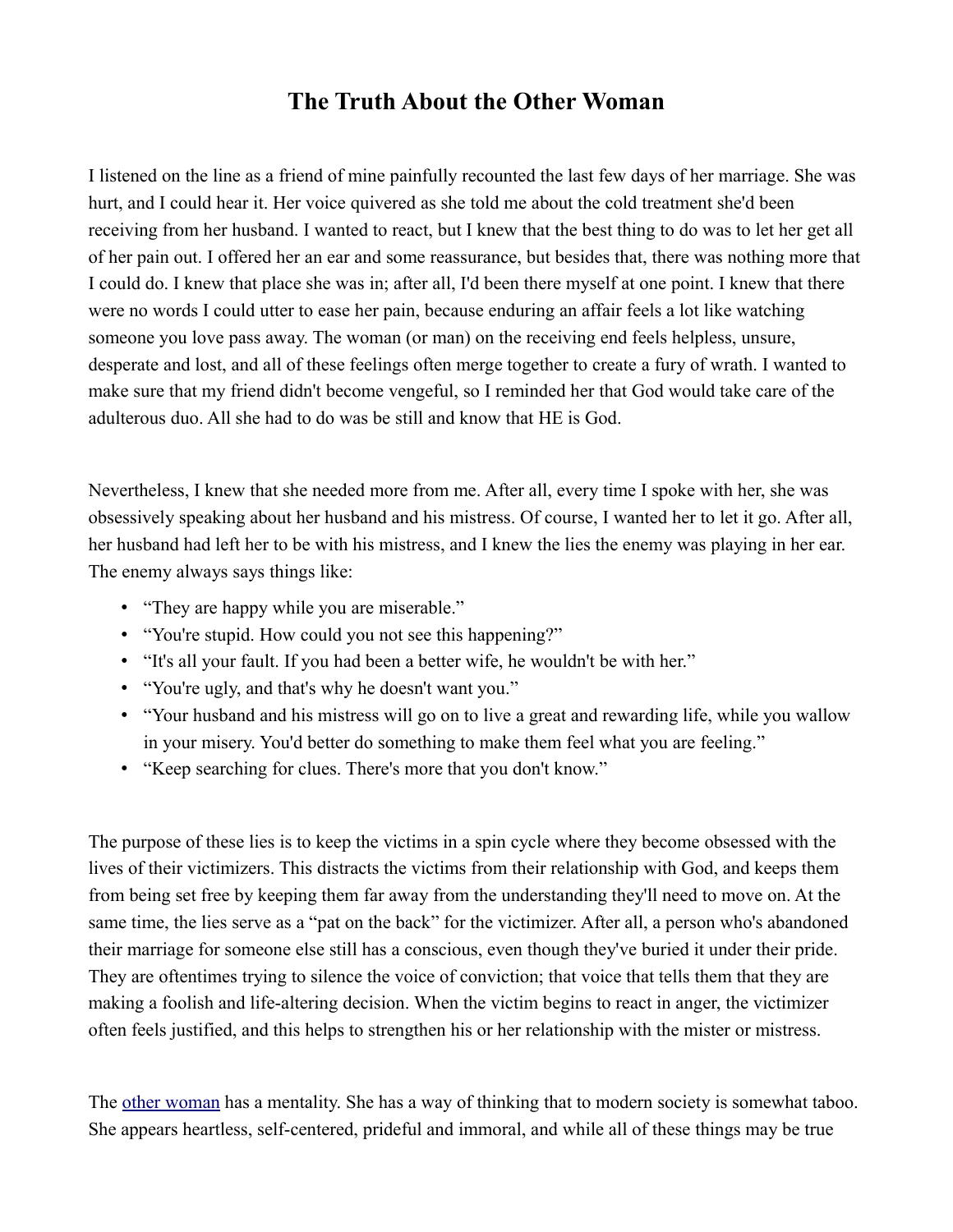about her, please understand that she is a victim of the way she thinks.

Below are ten truths about the other woman that many people don't know.

1. She's been victimized, so she's a carrier of the pain she's spreading. Most women who play the adulteress are simply responding to something that's happened to them. All too often, another woman was the culprit behind the failure of one of their relationships. Pain is like a highly contagious virus. If you're not delivered from it, you will become a carrier of it, and you'll give it to anyone who gets too close to you.

2. She's likely played the other woman in many marriages and relationships. The Bible calls her an adulteress, meaning, she's a woman who participates in [adultery,](http://web.archive.org/web/20150920222755/http://www.examiner.com/topic/adultery) whether she is the wife or the mistress.

3. She pretends to be confident, but in reality, she's insecure. The confident front she puts up is a coping mechanism. After all, she knows she's gambling with her heart. It's also a defense mechanism. She believes her confidence serves as a warning to her tangled up partner that she's not like his wife. She'll walk away if pushed.

4. Sometimes, it's not about winning the man; it's about winning..... period. Many women who play the other woman have low self-perception, and any win they receive serves as a boost to their self-esteem. That's why you'll find that many of the other women often brag of their victories, to the point where they began taunting their victims. All the same, after their victories have been secured and the wife is out of the picture, many adulteresses toss their adulterous lovers away.

5. She was idolatrous before she was adulterous. Idolatry is the worship and reverence of other Gods; it is spiritual adultery. The other God, in the adulteress's story, is herself. Understand that an idol requires a sacrifice, and for the other woman, the sacrifice of a marriage gives her the blood she needs to feel accomplished. No one (either man or woman) commits adultery before having committed idolatry. Adultery is just the manifestation of idolatry in the flesh; it is when one's God is himself or herself. Understand that we always sacrifice to the very thing in which we worship FIRST, and everything else that we esteem is given a portion of that sacrifice once it's made. Think about the Bible days. The Levites and Priests sacrificed animals to God first, and then, they ate certain portions of the sacrificial offerings that God gave them permission to eat. This meant that God was first in their lives, and they put themselves behind HIM. With a mistress, however, the sacrificial offering goes to herself first, and she portions off what's left to God and the man she's committing adultery with. How so? If the mistress marries the man she feels she's rescued from a loveless marriage, she'll likely try to take him to church to ensure he doesn't do the same thing to her.

6. She often pretends to be concerned with the very wife she is victimizing, but it's all an act. The truth is, we all know that we are supposed to have a conscious, and no one wants to come off as cold, shrewd and self-serving. Nevertheless, most women who play the adulteress don't care about the wives of the men they are sleeping with. If they did, they wouldn't involve themselves in the very marriages they are trying to destroy. Instead, the adulteress pretends to be concerned because she wants to win.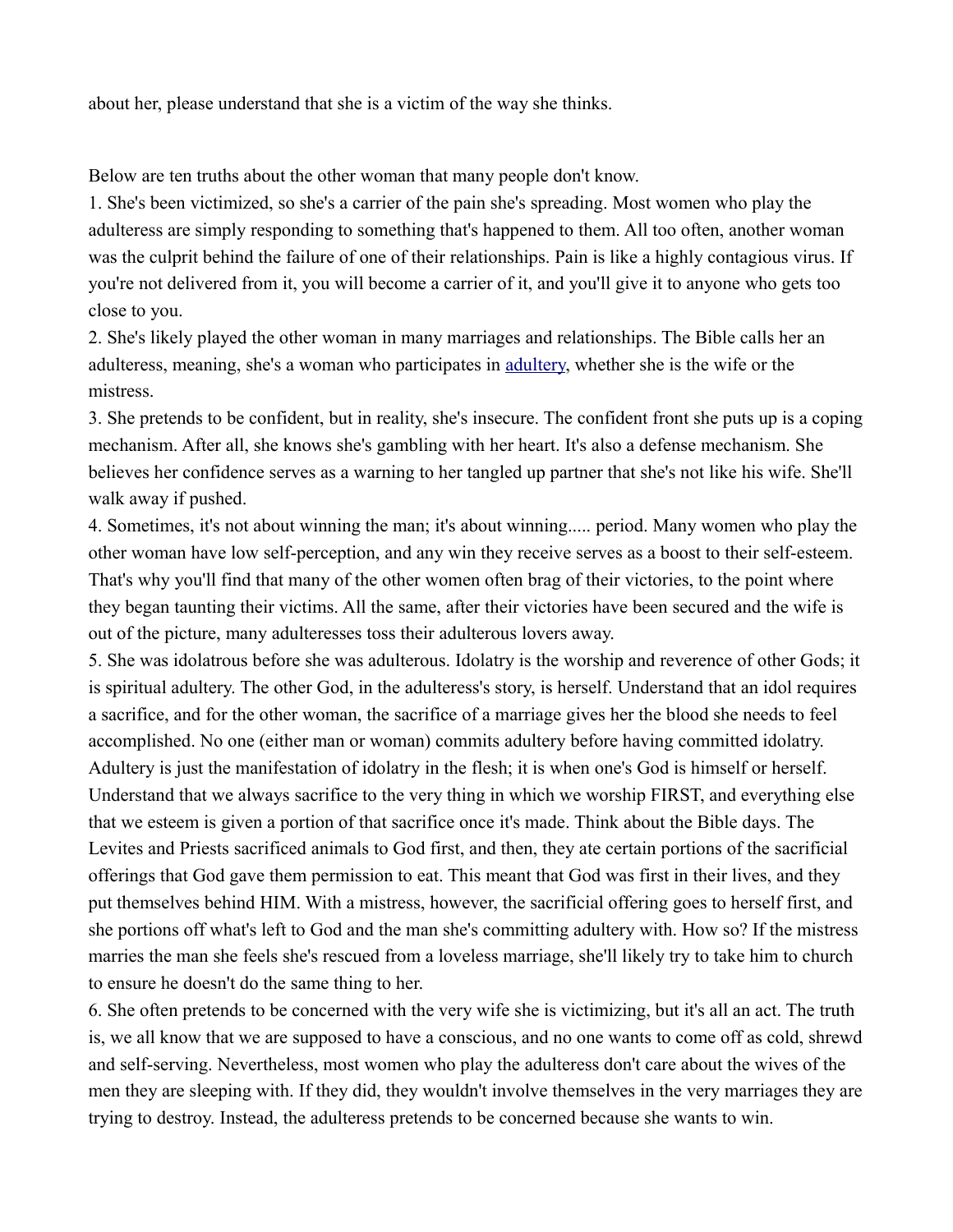7. She does not need to hear the common lie men tell her when they are attempting to get with her. That lie is, "My marriage is already over. My wife and I are not happy. As a matter of fact, we're sleeping in different rooms, and we've both agreed that a [divorce](http://web.archive.org/web/20150920222755/http://www.examiner.com/divorce) is better for us. I'm only there because she can't afford to live on her own." Of course, this lie is an attempt from a man to appear noble, caring and fedup, and it's his attempt to lower the other woman's morals, should she have any. But most mistresses don't need these lies, even though they help them to justify their behaviors. All they need is to know that the odds of winning are in their favor.

8. She's created a character, and she pretends to be everything her suitor wants in a wife. If she senses that he wants a loving, caring and sensitive woman, she'll pretend to be that woman. If she senses that he wants an aggressive, feisty and overly-confident woman, she'll pretend to be that woman. Again, for her, it's about winning.

9. She has a plan B, C and D. Most women who play the mistress have boyfriends, husbands or other men who are on standby should their relationships not work. An adulteress rarely closes the door on other potential relationships because she knows the odds of the husband leaving his wife are not in her favor. Oftentimes, the husband of another woman is the prize she's hoping to win, but she's got her second and third place ribbons on standby.

10. She has a dramatic exit planned she intends to use should the wife win over herself. This plan often involves her telling the wife the whole truth, and in many cases, this plan involves her threatening or attacking the wife.

11. She'll do whatever it takes to win. Any man who isn't aware of the length a woman would go to win is a man who's setting himself up to be a loser.

12. She's likely religious. God said that you'd know a tree by its fruit. A good tree can't bear evil fruit and a bad tree can't bear good fruit. HE also said that many draw near HIM with their mouths, but their hearts are far from HIM. Many adulteresses religiously go to church and some will even shout, dance and cry while there. After all, she knows that she is sinning against God, but this isn't enough to make her stop. She's religious, so she believes that she can sin first and make it right later. To be religious means to perform the acts of worship without having a heart of worship.

13. If the husband should leave his wife, her biggest fear is losing the husband to the very woman he's abandoned. It is very common to hear a mistress say that she could bear losing the man to another woman, just not his wife. Please understand that the enemy sent her to finish a marriage, and she won't rest until it's dead. Any other relationships outside of that marriage, on the other hand, don't pose as big of a threat to her.

14. If she feels that she's losing, she'll oftentimes begin to leave subtle clues. These clues include hugging her adulterous beau while wearing the most feminine (and long-lasting) perfume she can find, leaving lipstick on an unsuspecting man's collar, dropping an earring in his car or house, or calling him when she knows he's likely sitting close to his wife. Make no mistake about it: These acts are no accidents. They are women and they know how women think.

15. She's likely to be very non trusting and insecure. Let's face it. She doesn't exactly respect the institution of marriage, and she knows how she got the man she's lying next to. She knows that he is an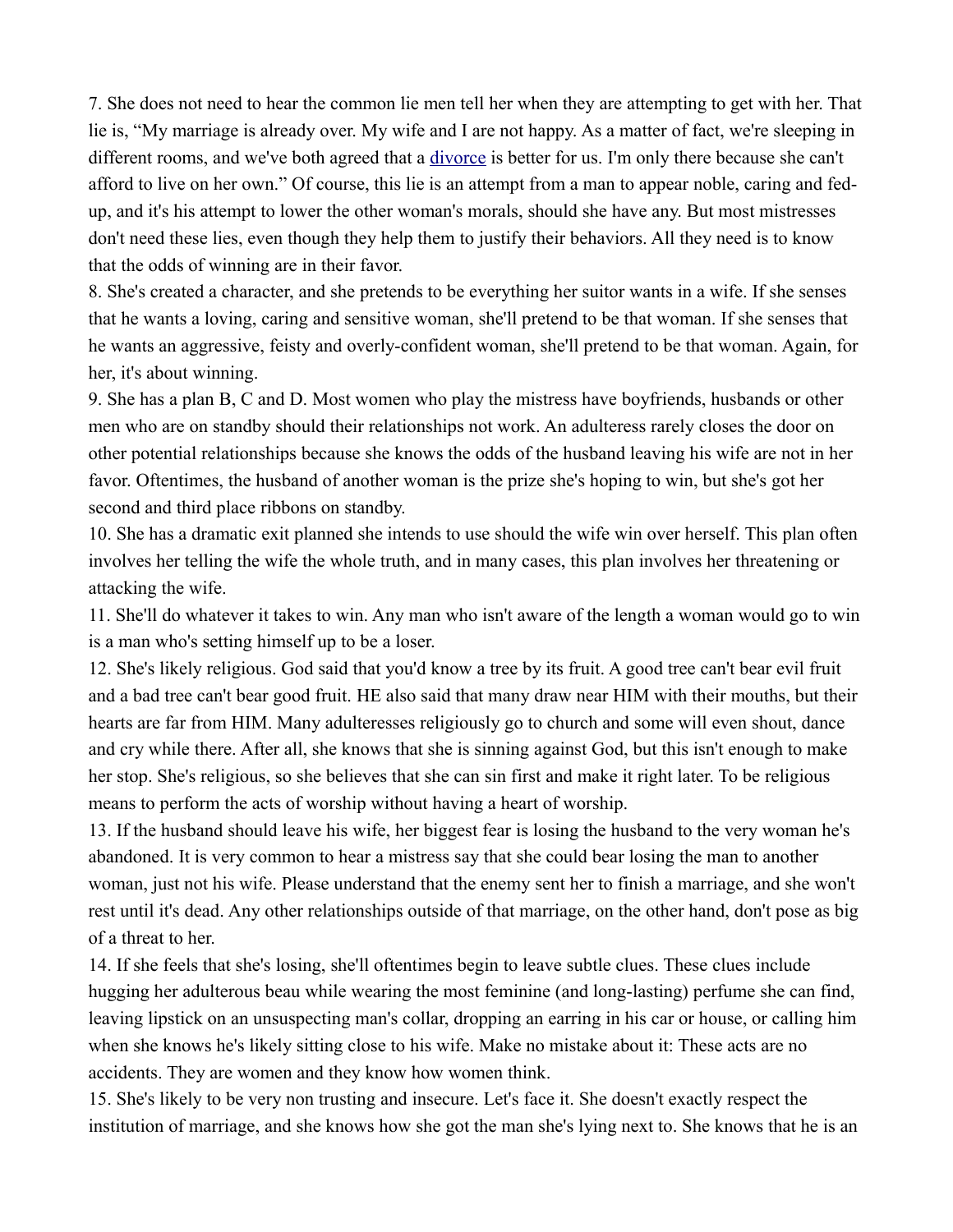adulterer; after all, he left his wife to be with her. If she were to get her adulterous partner full-time, she'd always be on the lookout for clues that the adulterer has returned to his vomit: adultery. 16. If she senses that the man she's gotten through adultery is having an affair, she'll start searching for another man or an exit strategy. Why does she do this? She knows the wife was hurt and humiliated by her husband's actions, and even though she knows she may have to endure the hurt of losing her beau, she does not want to endure the humiliation. Remember, mistresses are oftentimes very prideful women who've offended a lot of people with their actions. They've told themselves that their actions will eventually pay off, and everyone who spoke against their relationship with their married beaus will be silenced. But when it appears that they'll be tomorrow's fallen soldiers on the menu for gossips to feast on, they will immediately begin to initiate damage control. This is to say to the others, "I left him. He didn't leave me." This is an attempt to "save face" with the people they know are rooting for their downfalls.

17. She really isn't interested in getting to know her beau's kids. While trying to win him over, the mistress will oftentimes pretend to love the children, and will shower them with gifts, quality time and compliments, but after she secures her win, she'll likely see the children as a threat to her victory. To her, the children are a link between the husband and the wife; they are liabilities, and she'll often look for ways to separate the man from his children. This includes, but definitely isn't limited to: accusing the children of stealing something from her, speaking disrespectfully to her or being instruments used by their mothers to wreck her relationship.

18. She becomes more and more dangerous with every adulterous relationship she loses. Please understand that for the mistress, it's not just about getting the man she so dearly loves; it's about winning. She has a lot of superficial things on the line, and these things include her pride, all that she's given up to be with that man, the respect of her loved ones and her reputation. After losing with several men, she begins to think of herself as the victim, and the husband and wife, in her eyes, becomes the villains. Their children become collateral damage. For the other woman, the worst thing that can happen to her is to wear the "whore" label. She wants to feel justified, and anytime she's abandoned, she feels victimized. For this reason, a woman who's lost to a few wives will oftentimes lash out, and she won't stop until she draws blood.

19. She prefers married men because she's afraid to invest too much of herself into a one-on-one relationship with a single man. Married men represent so many things for her. They represent men who are willing to commit, and at the same time, she knows that she can hold back her heart with these men for a little bit longer than she could with a single man. She can do this by reminding herself that the man she's pursuing is married and will likely not leave his wife. But if the man keeps saying that he will leave, and demonstrates his willingness to leave by hurting his wife repeatedly, she'll open up her heart and take a chance with him. Please understand, however, that her heart is not a safe place for any man. She's a victim, and victims don't respond to being hurt; they react.

20. She's human too. One of the things we often forget about the other woman is that she's human and God loves her. Sure, her selfish act causes so much pain in the lives of many, but she's just a wrecked soul who needs deliverance. God gives her grace (a time to repent), and we should too.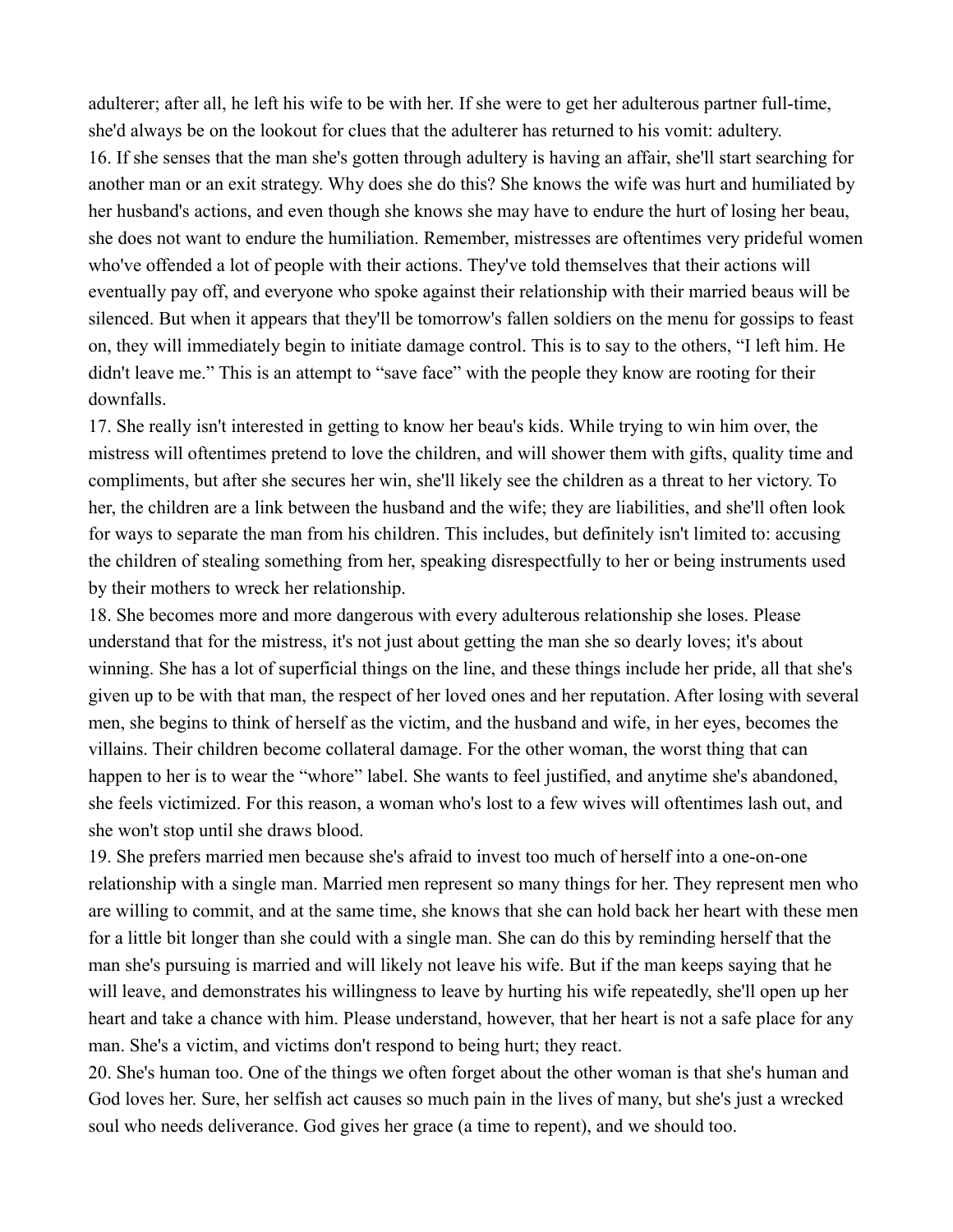As I spoke with my friend, I only wished she could feel the comforts I was basking in. I knew that God would avenge her if she'd only be still. I knew that she'd survive to love again. I knew that God would send her a man after HIS own heart if she only let go of the one who was breaking hers. You see, everything in the earth has a price tag on it, and the expensive price of adultery isn't worth it. At the same time, God is near the brokenhearted. If you are brokenhearted and someone has sinned against you, God will be with you, but HE will be against your enemies.

What should you do if your husband is committing adultery?

1. Forgive him. The worst thing you could EVER do to a man is forgive him. By doing so, you release the debt to the Debt Collector (God), and HE always collects.

2. Forgive the mistress. Again, turn it over to the Debt Collector.

3. Be still so God can move. It's hard to stand still when your heart is breaking, but anytime you get out of God's way, HE will show you why HE is God. Remember, HE is against adultery.

4. Stop changing your appearance and change your mind. When a woman is the victim of adultery, she often changes her appearance in an attempt to find herself in all of the pain. But the correct response is to get into the WORD, learn a new trade and seek to better yourself. In seeking the heart of God, you'll find the whole you, and each day will get easier as you draw near the LORD.

5. If the unbeliever wants to depart, let him depart. The Bible tells us that when we submit ourselves to God and resist the devil, he will flee from us (see James 4:7). If he's fleeing, it's likely because God is with you. Let him go. The most dangerous thing you can do with a man who wants to go is to try and make him stay.

6. Please understand that while he may be smiling during the course of your pain, his happiness will be short-lived. The enemy operates in illusions; meaning, he gives sin the appearance of being a happy place when it's not. Sin is a scary place where the feelings of pleasure are often drowned out by the sounds of fear.

7. Don't attempt to turn his kids against him; otherwise, they may turn against you instead. Remember that even though their father is hurting you, they still love him, and parts of their identities are wrapped up in him. By speaking reproachfully of him, you are telling them that they are partly responsible for what's happened, and the part of them that looks like him is now a bad reminder of his betrayal. At the same time, speaking evil of their father makes them feel as if they are being pressured to choose between the two people they love the most. Just remain positive, and as they get older, they'll get a better understanding of what happened and decide how and if they want a relationship with their father. 8. If you intend to stay with him, don't run around badmouthing him to others. You can choose whether you want to stay with him or not, but when you tell others about his transgressions, they'll often judge him, ridicule him and begin to extend a helping hand to you. By staying with him, they'll feel that you've betrayed them because you've allowed them to ruin or destroy their relationships with him, all the while, you were reconciling your relationship with him. Understand that this ensures they won't get too many invites to your home.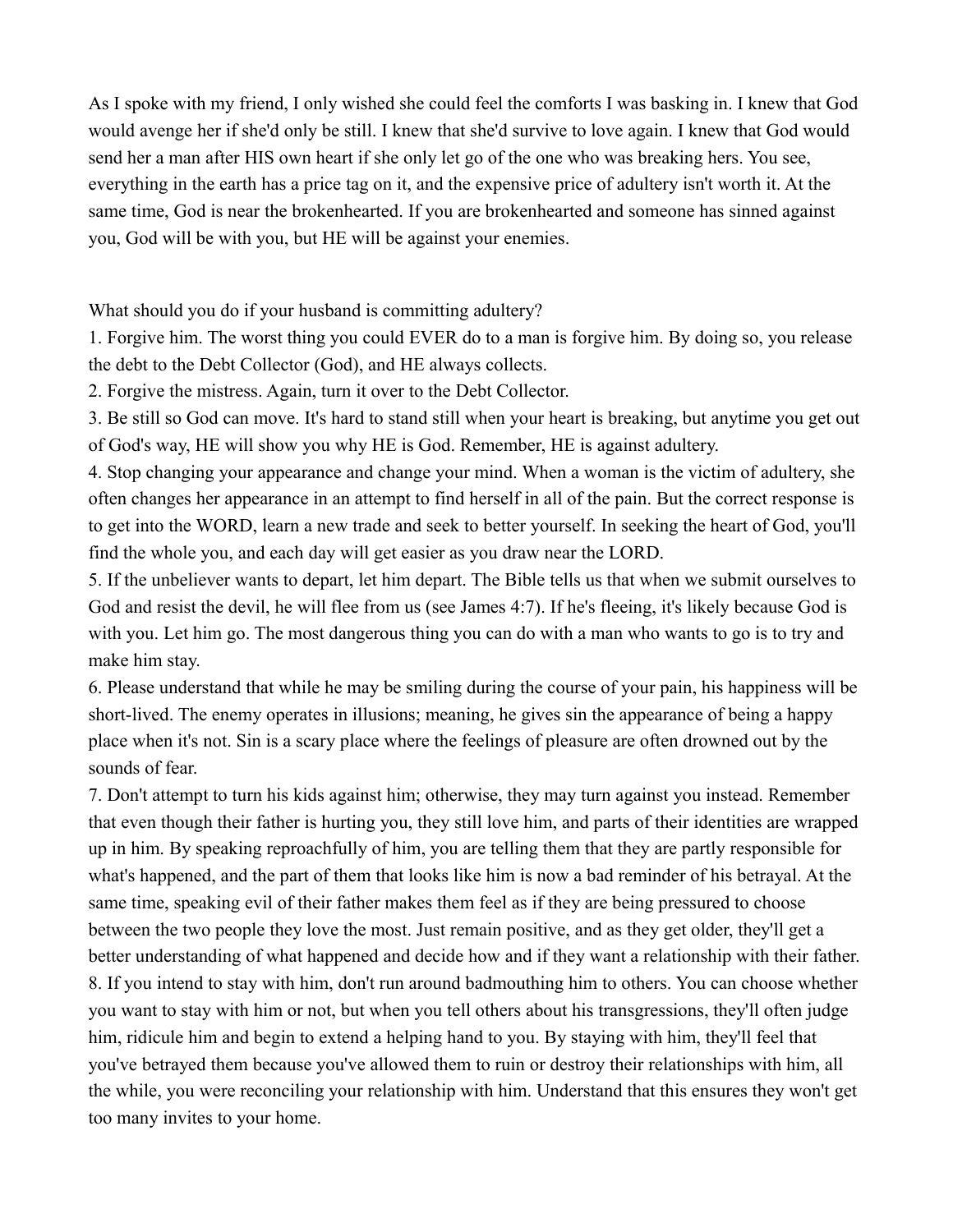9. The worst thing you can do to a man and his mistress is to forgive them and leave them alone. One of the things that strengthens their relationship is your interference of their relationship. If you step aside and move on with your life, your husband will be distracted by your movements and the mistress will realize that even in her victory, she's still not a winner. Men often pursue whatever they can't have, but they run from whatever's chasing them. Never be on the pursuing end. Don't call him, stalk him, talk about him or plot after him. Just move on. Remember, the strength of their relationship is found in your weakness, but the weakness of their relationship is found in your strength.

10. Pray for them and not for their downfall. Ask the LORD to open their eyes to see the truth. In doing so, they will no longer be intoxicated by the lies that brought them together, and they'll have to face the realities and responsibilities of their relationship.

## **What should you do if you're the other woman?**

1. Surrender to God, and resist the devil. Please understand that the enemy hates marriage; whereas, God hates a divorce. Don't play for the losing team.

2. Understand that your beau is a married liar and an adulterer. Do you really believe he's going to change with you? He'll remain an adulterer and a liar, and if you end up being his wife, you'll be the woman on the receiving end of pain when he finds a new mistress to lay on his altar.

3. Stop hating the wife. Remember, she's the victim; you're the victimizer. Sure, her husband may have told you many things about her, but this reflects on him and not her. If he's head of his home, and he's tearing it down, why would you want to start building with him?

4. Learn your worth. Why is it that you feel you aren't worthy of a husband to call your own?

5. Forgive the people who've hurt you. Until you let go of the pain, Satan is going to use you to be the Santa Claus of pain, delivering hurt to many homes.

6. Do onto others as you'd have others do onto you. Remember, one of the ways that God lets us receive our lessons is by teaching us to empathize with one another. If you don't understand what it's like to be the wife of an adulterer, you just might end up with a life sentence alongside an adulterous man with no chance of parole. Trying to escape a prideful adulterer who's tired of licking his wounds is like trying to run from a lion while wearing heels.

7. The very wife you look down on may one day become the ex-wife you look up to. You see, one day, you may find yourself enduring the all-consuming pain of having that man, while his wife is free, delivered, and remarried to a man after God's own heart. That's when you'll realize that in trading places with her, you gave up the opportunity to be blessed with a God-fearing man, for the opportunity to walk a few thousand miles in her worn-down shoes. One of the worst places to find yourself is lying next to a played-out adulterer who's finally ready to settle down.

8. If you get him, you aren't the winner. Any woman who takes home an adulterer is actually the loser. Anytime you see an adulterer as a prize, you need to dip your eyeballs in the WORD of God until the scales fall off.

9. You're only popular with him while you're the other woman, but once you get the full-time job as the